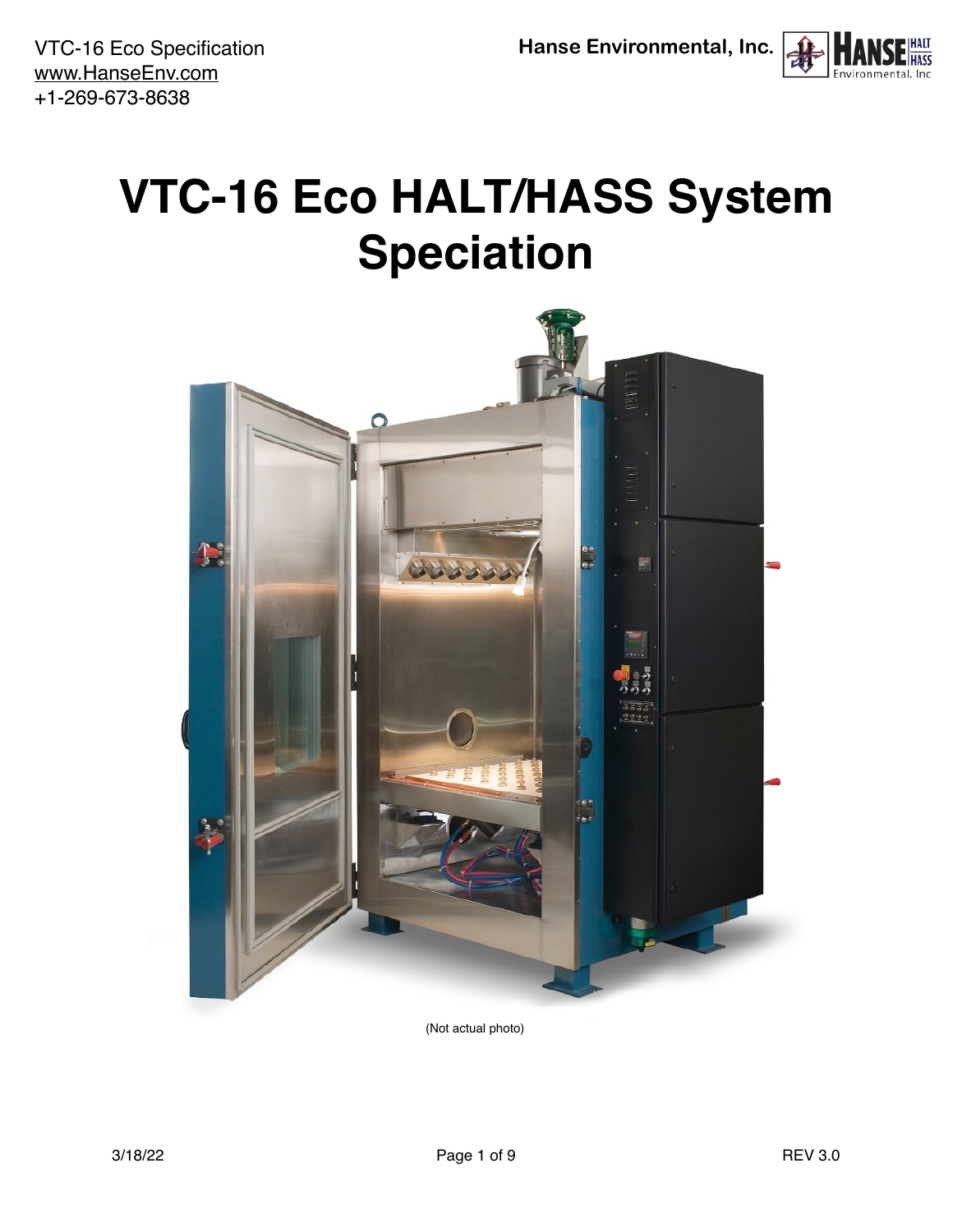

| VTC-16 Eco HALT/HASS System Speciation |    |
|----------------------------------------|----|
|                                        | -3 |
|                                        |    |
|                                        |    |
|                                        |    |
|                                        | 6  |
|                                        |    |
|                                        |    |
|                                        |    |
|                                        |    |
|                                        |    |
|                                        | 8  |
|                                        |    |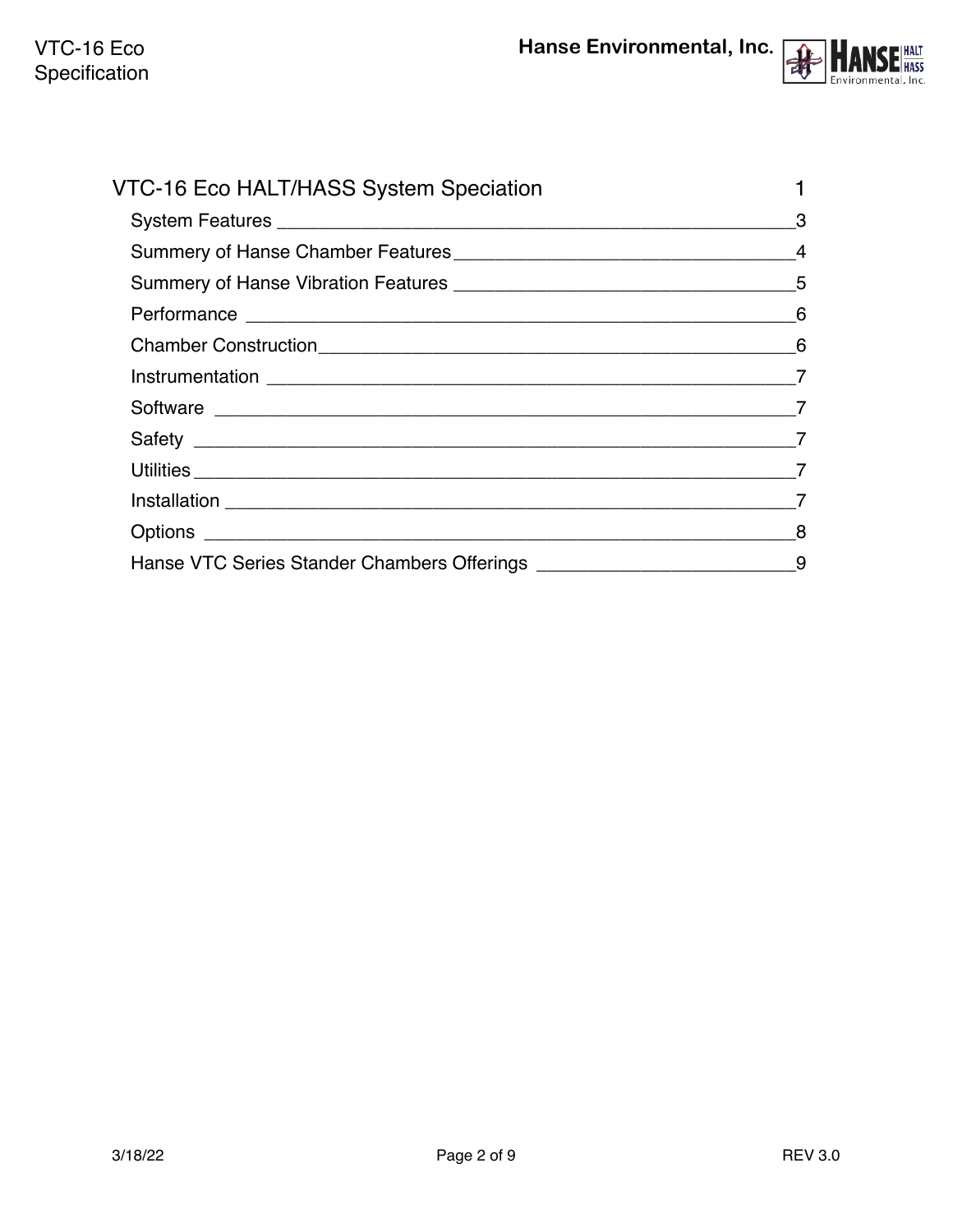

# <span id="page-2-0"></span>**System Features**

#### **HALT/HASS Chamber:**

Up to100 Grms with markedly improved Air Consumption/Grms. **U.S. Patentend.**

This new and improved system is based on years of continuous development and combines rapid thermal cycling of products under test with six-degree-of freedom (6DoF), singularly, or in combination.

#### **High Rate™ Liquid Nitrogen Cooling System:**

3 Phase Solid-State Infitrol™ proportional control of balanced electric heaters wire balanced system.

#### **HighRate™ Liquid Nitrogen Cooling System:**

Direct atomization in control plenum, proportional control and redundant safety valve.

#### **Adjustable Air Flow Plenum:**

For directing airflow to product. Total of sixteen (16) 3" dia. (75mm) ports. Eight (8) on each side of chamber for distributed airflow to product

#### **Vibration Table and Vibrators:**

- Vibration Table with ceramic surface thermally insulates table surface from vibration table base for improved temperature cycling and vibrator life.
- Vibration enhancing mounting standoffs for improved vibration energy transfer and air circulation under test specimen.
- LubeMist™ lubricated vibrators with adjustable ball valves, one for each pneumatic vibrator for low G-level performance using fewer vibrators. SoftStart™ designed vibrators minimize starting shock to products. .

#### **System Warranty:**

**Three (3) year warranty for Vibration Table, Vibrators, Controller, and Heater SCR.**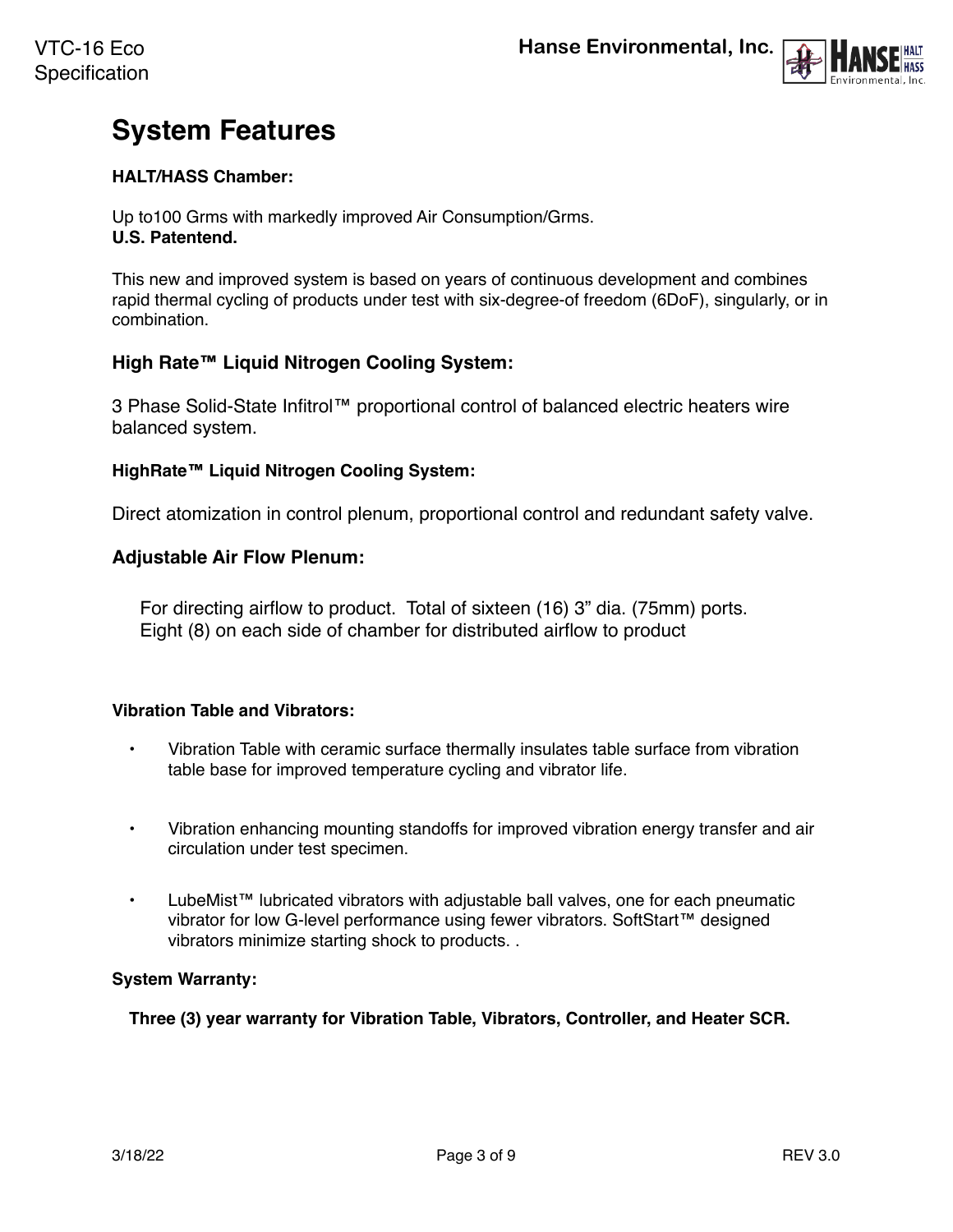

# <span id="page-3-0"></span>**Summery of Hanse Chamber Features**

| <b>CHAMBER FEATURES</b>                                      | <b>Hanse</b> |
|--------------------------------------------------------------|--------------|
| Pressurized plenum                                           | X            |
| Proportional heating, Cooling, and vibration                 | X            |
| SCR heater control and breaker isolated                      | X            |
| Breakers on all 3 phases lines                               | X            |
| All instruments and related board on breakers                | X            |
| Watch Dog circuit available on request                       | X            |
| Front Panel Display and manual control                       | X            |
| Programable maintenance PLC optional                         | X            |
| Interlocked safeties doors, fans, heat, cool, vibration      | X            |
| Balanced heater system                                       | X            |
| 3 Phase monitored for phase loss and balance                 | X            |
| Fans monitored and interlocked for running                   | X            |
| Heaters and LN2 interlocked to fans running                  | X            |
| Timer to hold heat, cool, and vibration until fans running   | X            |
| Electrical meets all NEC code with UL / CE marked components | X            |
| Chamber vented by two 6" vent on top                         | X            |
| Positive dry air purge in chamber, can be changed to GN2     | X            |
| Two 20" x 20" Windows                                        | X            |
| Optional window on side                                      | X            |
| Halogen 120VAC adjustable lights                             | X            |
| FM approved High/Low Limit control with user set able        | X            |
| Multi point air operated door latch points                   | X            |
| Galvanneal Paintlok™ external skins                          | X            |
| Over sized hinges for door stability                         | X            |
| All wires and terminals clearly labeled                      | X            |
| Full set of wiring and air schematics                        | X            |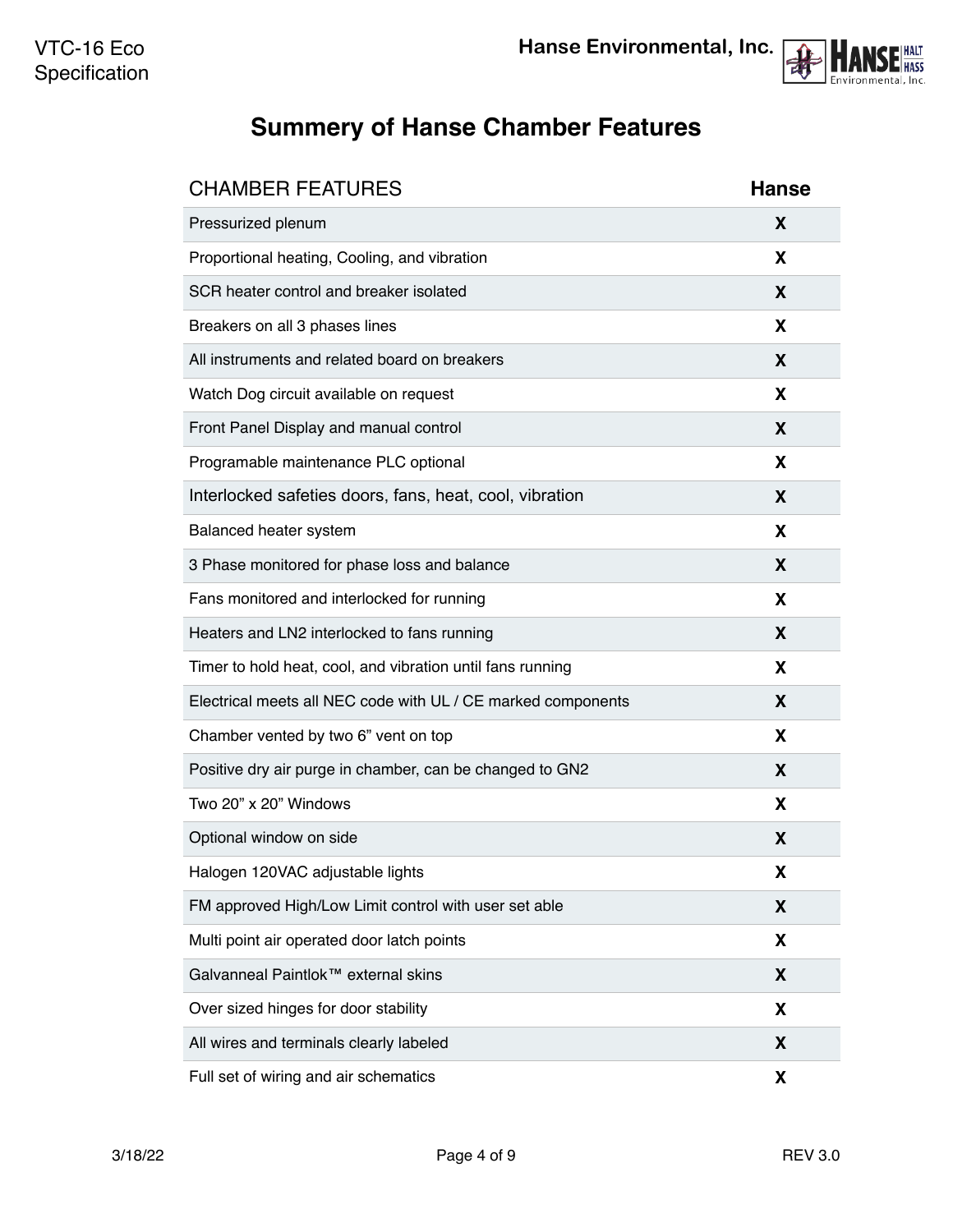

# <span id="page-4-0"></span>**Summery of Hanse Vibration Features**

| <b>VIBRATION FEATURES</b>                          | <b>Hanse</b> |
|----------------------------------------------------|--------------|
| Range of vibration 0 to 100 GRMS (25-30°C)         | X            |
| Easy Self starting vibrators                       | X            |
| Self oiling vibrator system                        | X            |
| High tempter hose with bulk head fittings          | X            |
| Easy removable hose (JIC fitting)                  | X            |
| Ball valve control on each vibrator                | X            |
| Harden piston for long life and low wear           | X            |
| Low air consumption vibrator                       | X            |
| Vibrators work in -100° to +200° C environment     | X            |
| Requires clean dry air                             | X            |
| Balanced vibrators for load size                   | X            |
| Vibrators able to be retrofit to other systems     | X            |
| Three (3) size vibrators available                 | X            |
| Precision air control regulators                   | X            |
| insulated vibration table                          | X            |
| Stainless steel mounting insert 3/8-16 or M10      | X            |
| Full table surface no restrictions                 | X            |
| Ceramic cover insulation                           | X            |
| Gasket around table from environmental compartment | X            |
| 3 Year warranty on table and vibrators             | X            |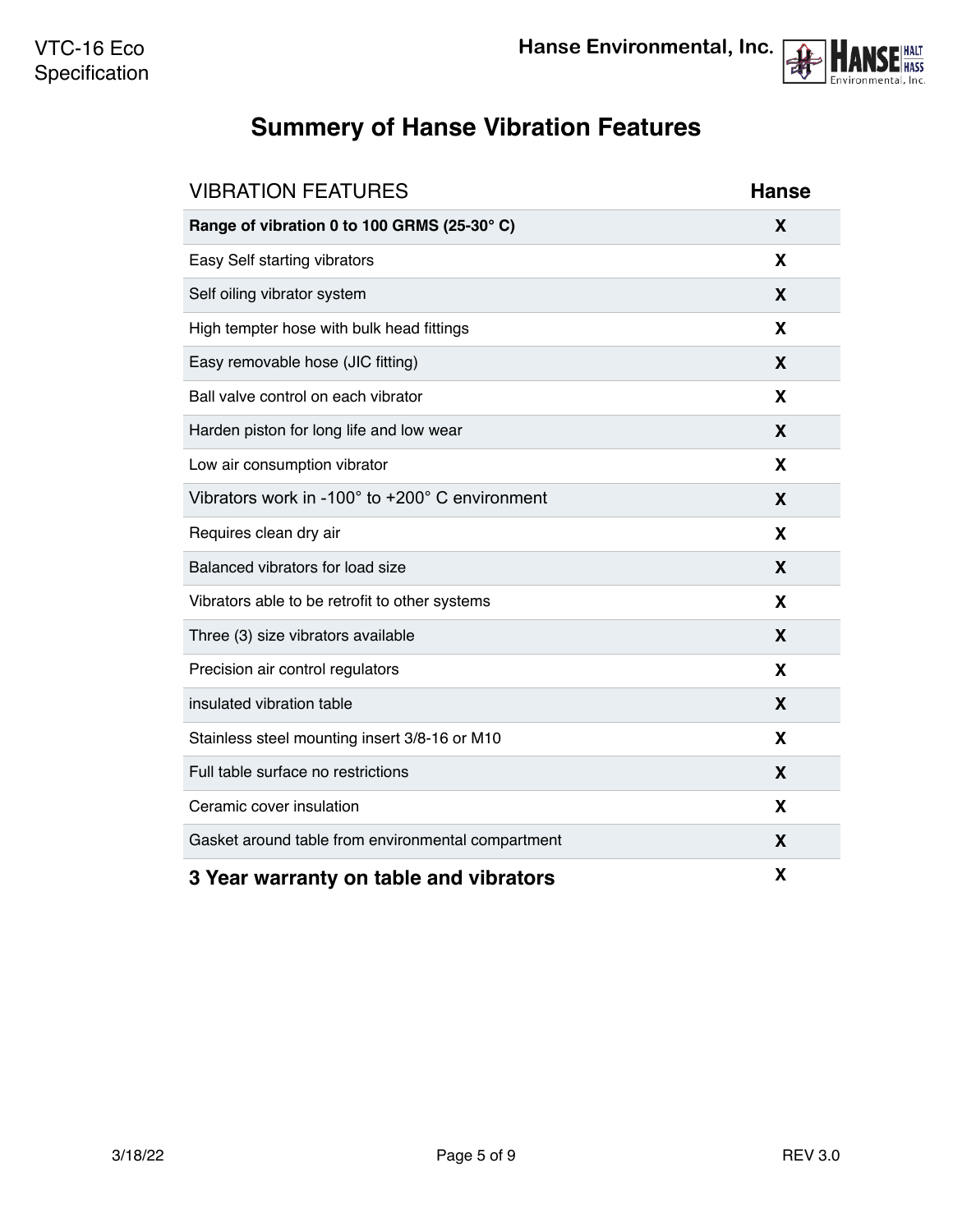



### **Performance**

#### <span id="page-5-0"></span>**1.1 Temperature**

- **1.1.1 Range:** -100° to +200° C
- **1.1.2 Product Change Rate:** 70° C/min (-65° to +100° C).
- **1.1.3 Stabilization:** ± 1° C after stabilization. (Stabilization < 2 minutes).
- **1.1.4 Cooling:** Liquid Nitrogen (LN2) direct injection.
- **1.1.5 Heating:** 99 KW Nichrome wire heaters, SCR controlled.
- **1.1.6 Thermocouples:** One (1) air, one (1) for specimen.
- **1.2 Vibration**
	- **1.2.1 Tri-Axial:** Six-Degree-of-Freedom (6DoF) Vibration, non-coherent broadband vibration 10-10,000Hz, up to 100 GRMS, at 25° to 30°C with unloaded table. 90% of vibration energy in 5-4000Hz for maximum low energy in low frequency range.
	- **1.2.2 Table:** 48" x 48" (1219mm x 1219mm) with one hundred (121) 3/8-16 (M10) standoff mounting inserts.
	- **1.2.3 Accelerometers:** One (1) Model Dytran 3030B5, 500 GRMS Range with cable and three axes mounting block.
	- **1.2.4 Actuators:** Four (4) Large and Four (4) Medium.
	- **1.2.5 Stability:** Table vibration, ± 1 GRMS within one (1) minute of achieving Set point.
	- **1.2.5 Maximum Load:** 500 lbs.(227 kg)

## **Chamber Construction**

- <span id="page-5-1"></span>**2.1 Interior Workspace:** 54"W x 54"D x 38"H (1372mm x 1372mm x 965mm)
- **2.2 Exterior:** 81.5"W x 74"D x 101"H (2070mm x 1880mm x 2565mm)
- **2.3 Doors:** Two (2) front and back.
- **2.4 Windows:** Two (2) Tempered Multi-pane 20" x 20". One (1) in each door. Heated to prevent condensation
- **2.5 Light:** Four (4) lights
- **2.6 Ports:** Two (2) 6" dia. (150mm) for customer use.
- **2.7 Insulation:** Hanse's exclusive multilayer staggered insulation for superior thermal and noise insulation.
- **2.8 Sound Level:** At 10 GRMS, nominally 68 dBA @ 1 meter.
- **2.9 Weight:** 4,000 lbs (1814 kg)
- **2.10 Caster wheels:** Caster with leveling foot, one person operated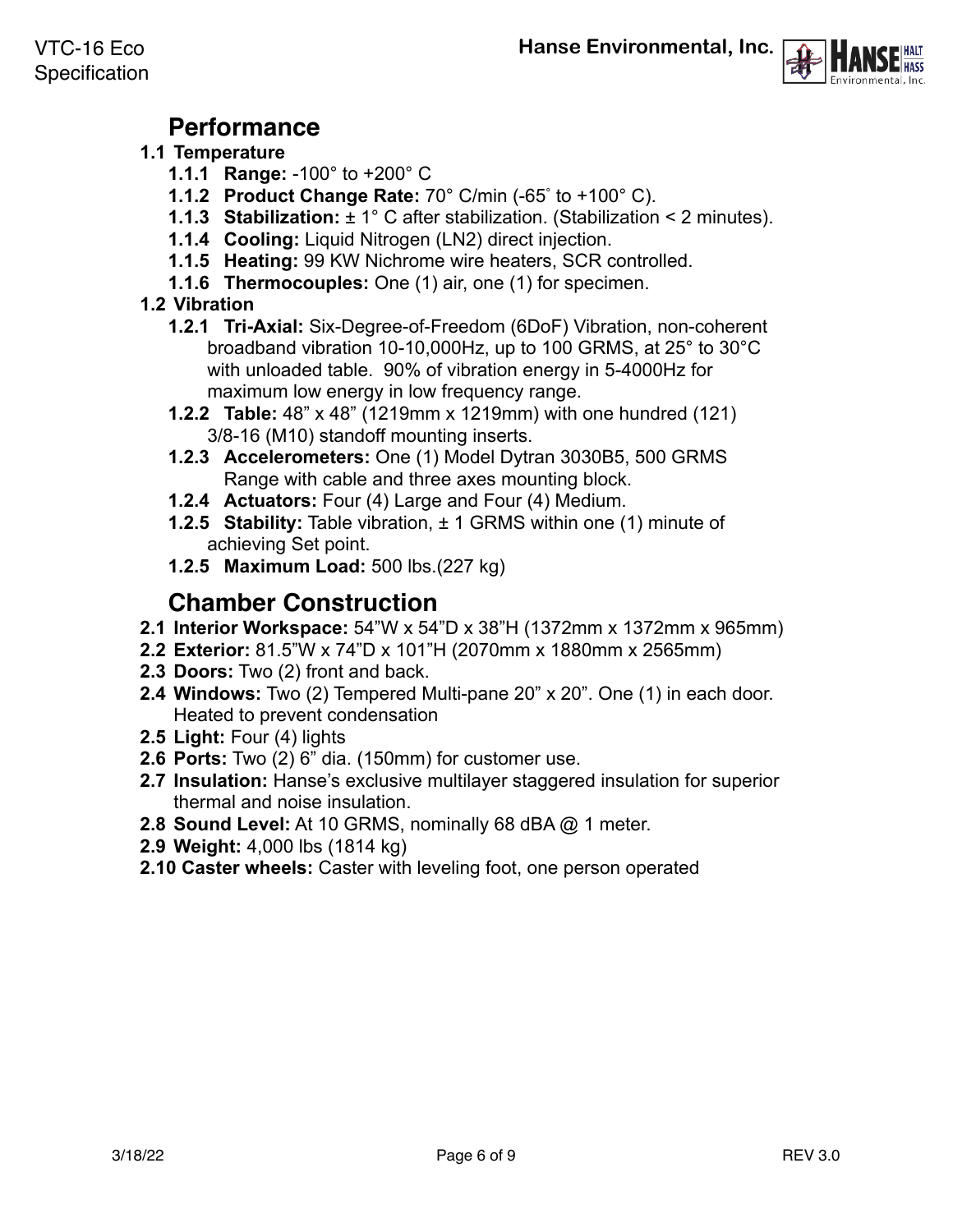

# <span id="page-6-0"></span>**Instrumentation**

- **3.1 Programmable Temperature and Control:** Programmable temperature ramps. Closed loop cascade temperature control of product under test including ethernet interface. HALT step-stress templates included for easy HALT chamber programming.
- **3.2 Thermocouples:** One (1) for temperature control and one (1) for product response.
- **3.3 Programmable Vibration Control:** Programmable vibration ramps, GRMS level, and test duration all synchronized with the temperature controller.
- **3.4 Accelerometers:** One (1) accelerometer, cable and 3 axes mounting block provided. Optional analysis package allows up to 12 accelerometers to be monitored.
- **3.5 Communication Ports:** Ethernet

# **Software**

<span id="page-6-1"></span>**4.1 ProcessView HV:** For temperature and vibration programming and control.

# **Safety**

- <span id="page-6-2"></span>**5.1 Door Interlocks:** Door Interlocks shut off system operation.
- **5.2 Emergency Stop (ES):** ES activation stops system operation
- **5.3 Over/Under Limit:** FM approved limit with stand-alone air sensor

### **Utilities**

- <span id="page-6-3"></span>**6.1 Electric:** 480V 3 Ph 125 FLA
- **6.2.Liquid Nitrogen:** 1/2" (13mm) Supply 40/50 psig
- **6.3 Compressed Air:** 1" (19 mm) Supply 120 psig, 100(200) SCFM
- **6.4 Exhaust Ports:** Two (2) 6" (150mm) Dia. vented outside.

### **Installation**

- <span id="page-6-4"></span>**7.1** The customer is responsible for unloading system and rigging into place.
- **7.2** Utilities and services necessary for system operation, electrical, LN2, compressed air, exhausts, etc. shall be provided by customer and connected to the system.
- **7.3** Any leasehold improvements or building alterations are the responsibility of the customer.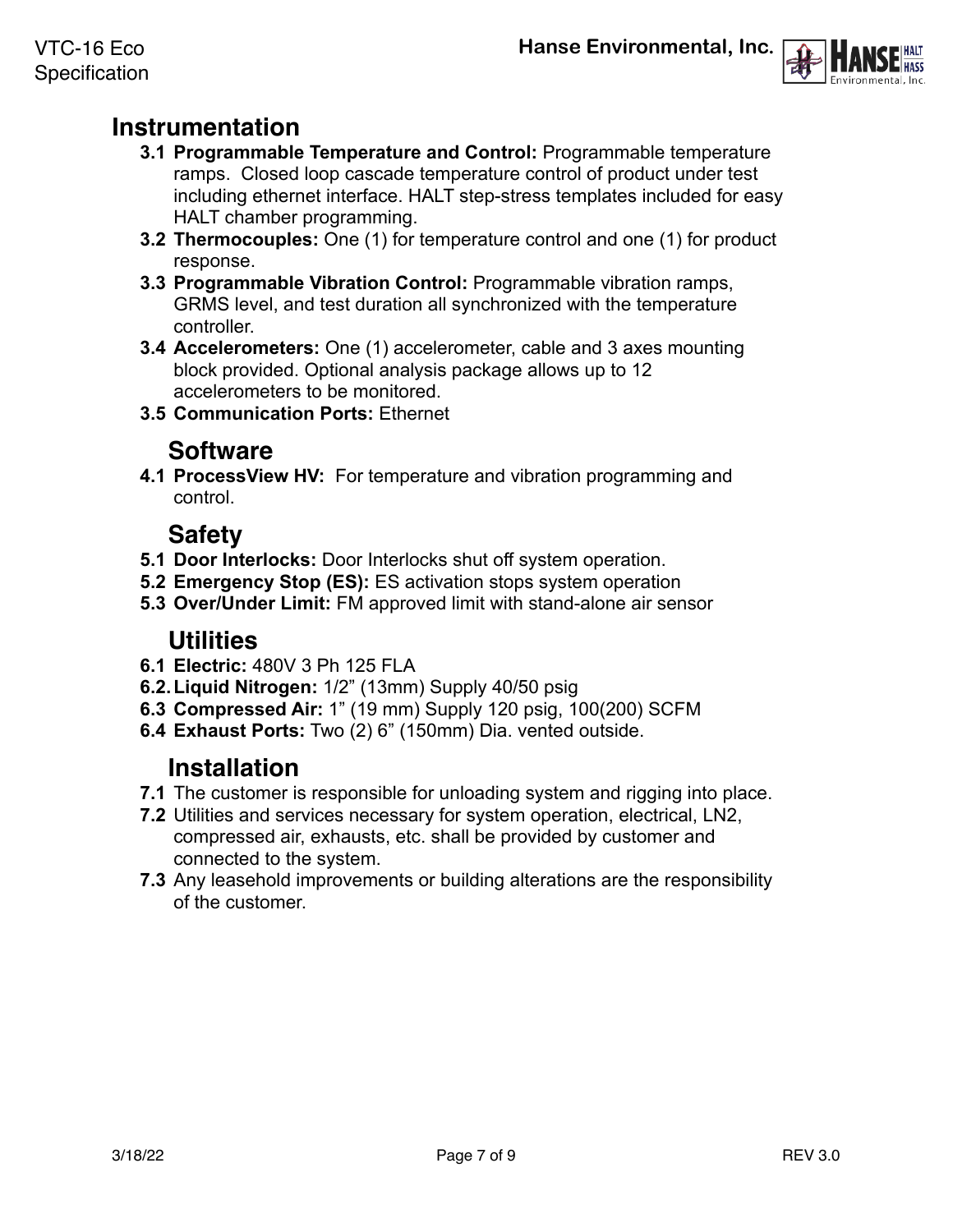

# <span id="page-7-0"></span>**Options**

- **8.1 Humidity:** Direct Injection, 10 to 85% RH from 25° to 65° C, Capacitance Sensor.
- **8.2 WebDaq 504:** Vibration Analyzer Data Logger with 4 Accelerometer channels.
- **8.3 Additional Universal Inputs:** Up to 24 monitored and data logged universal inputs. Thermal Couple, RTD, Voltage, mA.
- **8.4 Additional Accelerometer:** Model Dytran 3030B5, 500 Grms Range with cable.
- **8.5 Additional Mounting Block:** Three axes.
- **8.6 Vibration Fixtures:** Specially designed for HALT/HASS applications.
- **8.7 LN2 System:** Complete installation, piping and controls.
- **8.8 Anti Condensate:** Heaters to assist in frost or condensation on door and external surface of chamber.
- **8.9 Stand-Alone:** 
	- **8.9.1** Temperature Cycling Chambers
	- **8.9.2** Six- degree-of-vibration (6dof) Vibration Tables
- **9.0 Caster wheels:** Caster with leveling foot, one person operated
- Note: Specifications are subject to change without notice. Any Hanse chamber can be modified to fit your requirements.